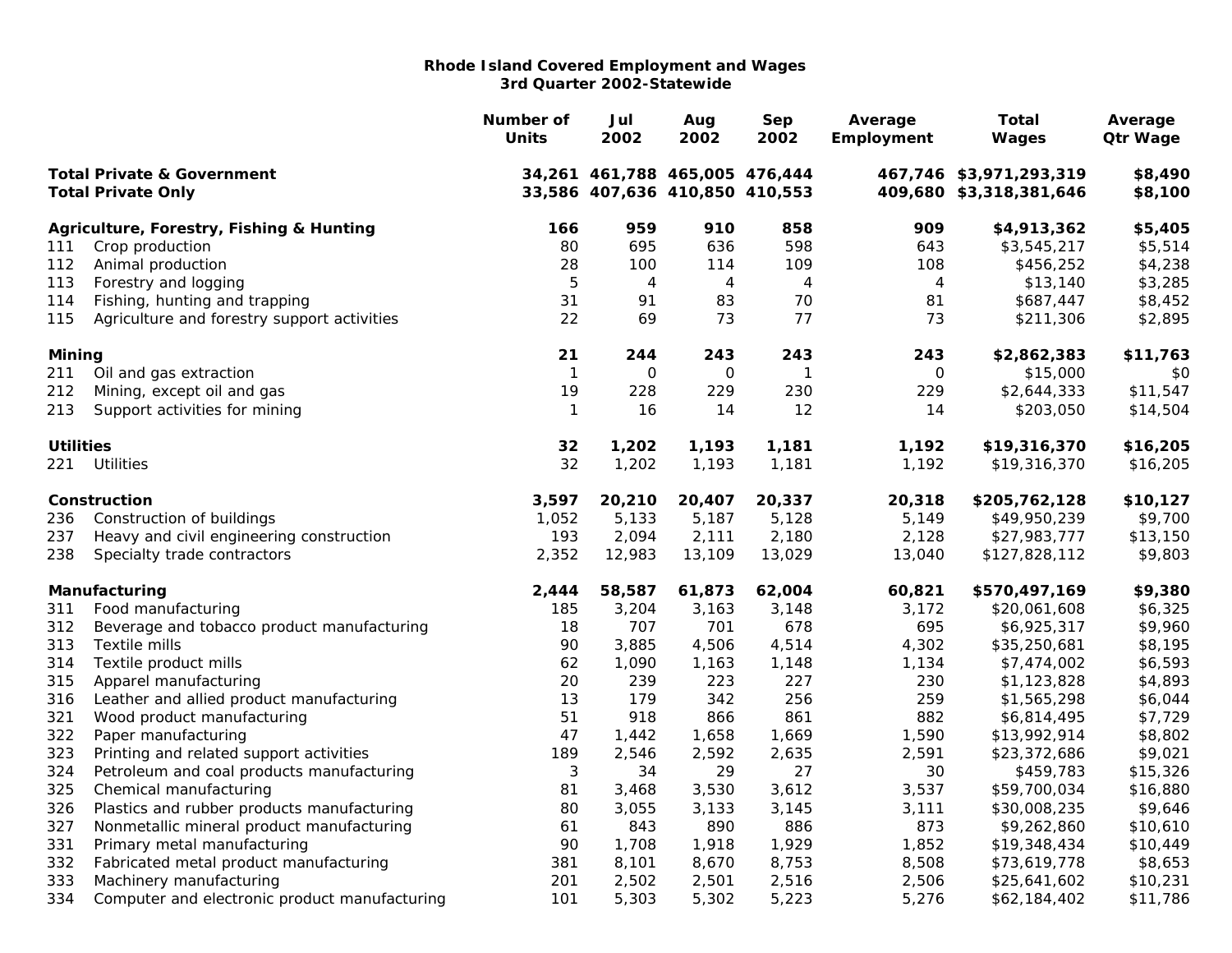|                        |                                              | Number of<br><b>Units</b> | Jul<br>2002 | Aug<br>2002 | Sep<br>2002 | Average<br>Employment | <b>Total</b><br>Wages | Average<br><b>Qtr Wage</b> |
|------------------------|----------------------------------------------|---------------------------|-------------|-------------|-------------|-----------------------|-----------------------|----------------------------|
| 335                    | Electrical equipment and appliance mfg.      | 51                        | 2,689       | 2,810       | 2,794       | 2,764                 | \$27,765,381          | \$10,044                   |
| 336                    | Transportation equipment manufacturing       | 63                        | 3,779       | 3,787       | 3,759       | 3,775                 | \$36,554,197          | \$9,683                    |
| 337                    | Furniture and related product manufacturing  | 80                        | 1,855       | 1,862       | 1,833       | 1,850                 | \$14,142,685          | \$7,645                    |
| 339                    | Miscellaneous manufacturing                  | 577                       | 11,040      | 12,227      | 12,391      | 11,886                | \$95,228,949          | \$8,012                    |
| <b>Wholesale Trade</b> |                                              | 2,820                     | 16,403      | 16,393      | 16,295      | 16,364                | \$188,205,747         | \$11,501                   |
| 423                    | Merchant wholesalers, durable goods          | 1,096                     | 8,920       | 8,953       | 8,907       | 8,927                 | \$95,058,022          | \$10,649                   |
| 424                    | Merchant wholesalers, nondurable goods       | 574                       | 5,115       | 5,091       | 5,093       | 5,100                 | \$57,900,177          | \$11,354                   |
| 425                    | Electronic markets and agents and brokers    | 1,150                     | 2,368       | 2,349       | 2,295       | 2,337                 | \$35,247,548          | \$15,080                   |
|                        | <b>Retail Trade</b>                          | 4,136                     | 52,661      | 52,770      | 53,172      | 52,868                | \$303,622,279         | \$5,743                    |
| 441                    | Motor vehicle and parts dealers              | 425                       | 5,821       | 5,882       | 5,911       | 5,871                 | \$54,416,027          | \$9,268                    |
| 442                    | Furniture and home furnishings stores        | 206                       | 1,573       | 1,597       | 1,589       | 1,586                 | \$10,185,950          | \$6,421                    |
| 443                    | Electronics and appliance stores             | 209                       | 1,311       | 1,309       | 1,271       | 1,297                 | \$10,531,096          | \$8,120                    |
| 444                    | Building material and garden supply stores   | 228                       | 3,783       | 3,663       | 3,776       | 3,741                 | \$25,285,047          | \$6,760                    |
| 445                    | Food and beverage stores                     | 715                       | 9,495       | 9,477       | 9,404       | 9,459                 | \$44,198,402          | \$4,673                    |
| 446                    | Health and personal care stores              | 295                       | 5,572       | 5,583       | 5,644       | 5,600                 | \$37,644,912          | \$6,723                    |
| 447                    | <b>Gasoline stations</b>                     | 287                       | 1,913       | 1,897       | 1,893       | 1,901                 | \$8,837,646           | \$4,649                    |
| 448                    | Clothing and clothing accessories stores     | 558                       | 5,381       | 5,488       | 5,368       | 5,412                 | \$23,724,321          | \$4,383                    |
| 451                    | Sporting goods, hobby, book and music stores | 280                       | 1,972       | 1,999       | 2,049       | 2,007                 | \$9,549,483           | \$4,759                    |
| 452                    | General merchandise stores                   | 172                       | 10,867      | 10,944      | 11,068      | 10,960                | \$51,626,064          | \$4,711                    |
| 453                    | Miscellaneous store retailers                | 538                       | 3,242       | 3,249       | 3,274       | 3,255                 | \$14,559,378          | \$4,473                    |
| 454                    | Nonstore retailers                           | 223                       | 1,731       | 1,682       | 1,925       | 1,779                 | \$13,063,953          | \$7,342                    |
|                        | <b>Transportation &amp; Warehousing</b>      | 695                       | 8,980       | 8,992       | 9,631       | 9,201                 | \$69,011,218          | \$7,500                    |
| 481                    | Air transportation                           | 25                        | 562         | 555         | 556         | 558                   | \$4,743,985           | \$8,507                    |
| 483                    | Water transportation                         | $\overline{7}$            | 242         | 243         | 209         | 231                   | \$1,504,469           | \$6,503                    |
| 484                    | Truck transportation                         | 322                       | 2,593       | 2,607       | 2,574       | 2,591                 | \$23,737,088          | \$9,160                    |
| 485                    | Transit and ground passenger transportation  | 102                       | 1,536       | 1,463       | 2,254       | 1,751                 | \$7,616,626           | \$4,350                    |
| 486                    | Pipeline transportation                      | $\sqrt{3}$                | 33          | 33          | 33          | 33                    | \$396,753             | \$12,023                   |
| 487                    | Scenic and sightseeing transportation        | 38                        | 382         | 390         | 374         | 382                   | \$1,769,074           | \$4,631                    |
| 488                    | Support activities for transportation        | 125                       | 831         | 918         | 868         | 872                   | \$7,727,770           | \$8,859                    |
| 492                    | Couriers and messengers                      | 46                        | 1,690       | 1,677       | 1,667       | 1,678                 | \$13,077,326          | \$7,793                    |
| 493                    | Warehousing and storage                      | 27                        | 1,111       | 1,106       | 1,096       | 1,104                 | \$8,438,127           | \$7,641                    |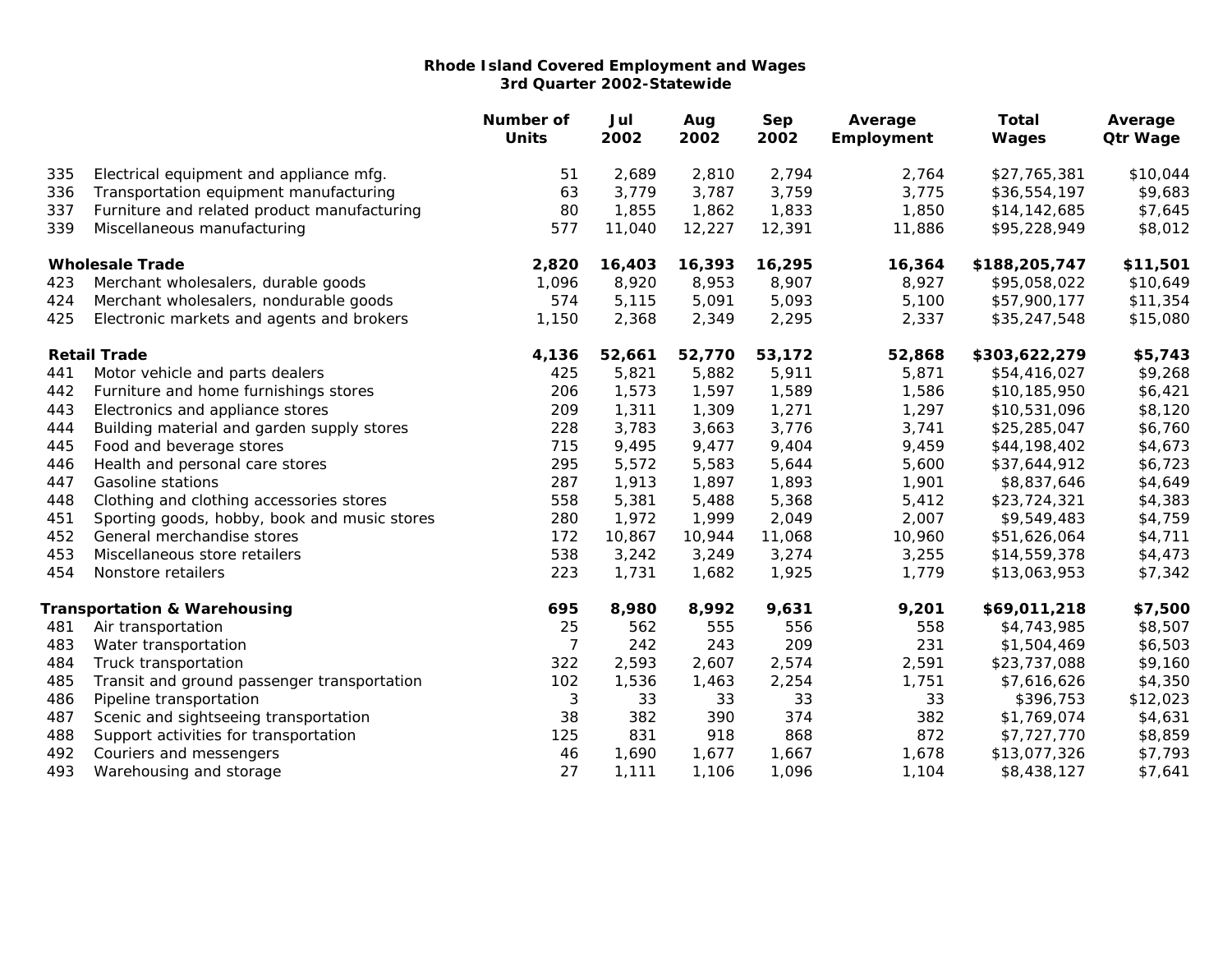|                                                  |                                               | Number of<br><b>Units</b> | Jul<br>2002 | Aug<br>2002 | Sep<br>2002  | Average<br>Employment | Total<br>Wages | Average<br><b>Qtr Wage</b> |
|--------------------------------------------------|-----------------------------------------------|---------------------------|-------------|-------------|--------------|-----------------------|----------------|----------------------------|
|                                                  | <b>Information</b>                            | 617                       | 11,182      | 11,172      | 11,076       | 11,143                | \$134,697,173  | \$12,088                   |
| 511                                              | Publishing industries, except Internet        | 257                       | 3,375       | 3,394       | 3,382        | 3,384                 | \$39,231,633   | \$11,594                   |
| 512                                              | Motion picture and sound recording industries | 56                        | 715         | 694         | 652          | 687                   | \$3,117,734    | \$4,538                    |
| 515                                              | Broadcasting, except Internet                 | 28                        | 758         | 767         | 741          | 755                   | \$9,248,860    | \$12,245                   |
| 516                                              | Internet publishing and broadcasting          | 11                        | 28          | 26          | 27           | 27                    | \$185,345      | \$6,865                    |
| 517                                              | Telecommunications                            | 118                       | 2,940       | 2,933       | 2,911        | 2,928                 | \$39,329,972   | \$13,432                   |
| 518                                              | ISPs, search portals, and data processing     | 102                       | 2,776       | 2,787       | 2,777        | 2,780                 | \$40,503,449   | \$14,570                   |
| 519                                              | Other information services                    | 45                        | 590         | 571         | 586          | 582                   | \$3,080,180    | \$5,289                    |
|                                                  | <b>Finance &amp; Insurance</b>                | 1,487                     | 25,018      | 24,976      | 25,005       | 25,000                | \$299,898,279  | \$11,996                   |
| 521                                              | Monetary authorities - central bank           | $\mathsf O$               | $\mathbf 0$ | $\mathbf 0$ | $\mathsf{O}$ | 0                     | \$0            | \$0                        |
| 522                                              | Credit intermediation and related activities  | 633                       | 11,950      | 11,952      | 11,991       | 11,964                | \$132,500,533  | \$11,075                   |
| 523                                              | Securities, commodity contracts, investments  | 205                       | 3,727       | 3,612       | 3,591        | 3,643                 | \$56,525,861   | \$15,515                   |
| 524                                              | Insurance carriers and related activities     | 633                       | 9,273       | 9,346       | 9,352        | 9,324                 | \$109,799,332  | \$11,776                   |
| 525                                              | Funds, trusts, and other financial vehicles   | 16                        | 68          | 66          | 71           | 68                    | \$1,072,553    | \$15,696                   |
|                                                  | Real Estate & Rental & Leasing                | 1,028                     | 6,299       | 6,311       | 6,212        | 6,274                 | \$47,318,744   | \$7,542                    |
| 531                                              | Real estate                                   | 773                       | 4,049       | 4,062       | 4,028        | 4,046                 | \$33,339,480   | \$8,239                    |
| 532                                              | Rental and leasing services                   | 252                       | 2,219       | 2,217       | 2,152        | 2,196                 | \$13,380,068   | \$6,093                    |
| 533                                              | Lessors of nonfinancial intangible assets     | 3                         | 31          | 32          | 32           | 32                    | \$599,196      | \$18,922                   |
|                                                  | <b>Professional &amp; Technical Services</b>  | 3,539                     | 18,737      | 18,658      | 18,758       | 18,718                | \$224,841,731  | \$12,012                   |
| 541                                              | Professional and technical services           | 3,539                     | 18,737      | 18,658      | 18,758       | 18,718                | \$224,841,731  | \$12,012                   |
| <b>Management of Companies &amp; Enterprises</b> |                                               | 109                       | 6,485       | 6,458       | 6,430        | 6,458                 | \$87,433,632   | \$13,540                   |
| 551                                              | Management of companies and enterprises       | 109                       | 6,485       | 6,458       | 6,430        | 6,458                 | \$87,433,632   | \$13,540                   |
|                                                  | <b>Administrative &amp; Waste Services</b>    | 2,030                     | 23,533      | 23,949      | 24,269       | 23,917                | \$132,975,137  | \$5,560                    |
| 561                                              | Administrative and support services           | 1,908                     | 22,268      | 22,641      | 23,016       | 22,642                | \$120,383,229  | \$5,317                    |
| 562                                              | Waste management and remediation services     | 122                       | 1,265       | 1,308       | 1,253        | 1,275                 | \$12,591,908   | \$9,873                    |
|                                                  | <b>Educational Services</b>                   | 382                       | 14,847      | 14,586      | 15,845       | 15,093                | \$138,545,497  | \$9,180                    |
| 611                                              | <b>Educational services</b>                   | 382                       | 14,847      | 14,586      | 15,845       | 15,093                | \$138,545,497  | \$9,180                    |
|                                                  | <b>Health Care &amp; Social Assistance</b>    | 2,782                     | 68,015      | 68,056      | 68,487       | 68,186                | \$567,710,878  | \$8,326                    |
| 621                                              | Ambulatory health care services               | 1,818                     | 19,602      | 19,677      | 19,706       | 19,662                | \$203,167,216  | \$10,333                   |
| 622                                              | Hospitals                                     | 23                        | 21,987      | 22,013      | 22,012       | 22,004                | \$217,538,455  | \$9,886                    |
| 623                                              | Nursing and residential care facilities       | 426                       | 17,168      | 17,147      | 17,166       | 17,160                | \$101,217,821  | \$5,898                    |
| 624                                              | Social assistance                             | 515                       | 9,258       | 9,219       | 9,603        | 9,360                 | \$45,787,386   | \$4,892                    |
|                                                  | Arts, Entertainment, & Recreation             | 521                       | 9,051       | 8,915       | 8,252        | 8,739                 | \$41,299,058   | \$4,726                    |